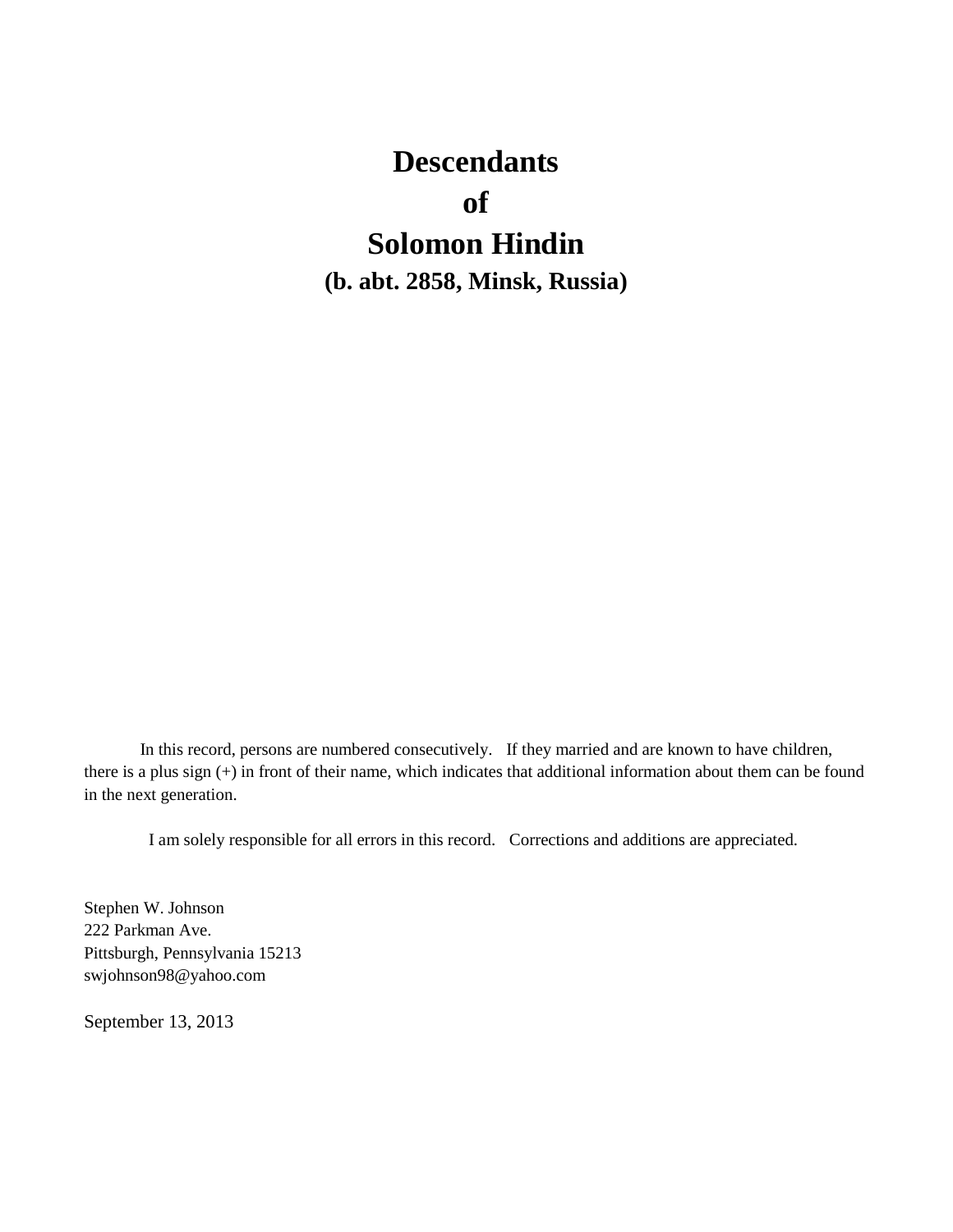### **First Generation**

1. **HINDIN** was born (date unknown). The name Hindin is likely derived from "Hinde," which is a version of Hanah (via Hendl, Henda). Hindin, then, would mean a "descendant of Hannah." It must also be pointed out, however, that the word "hinde" is German for a female deer, from which the name Hindin may be derived. Kaganoff, Benzion C., A Dictionary of of Jewish Names and their History, Schocken Books (1977).

According to Beth Hatefutsoth, with the museum of the Jewish Diaspora in Israel, the name Hindin and its derivatives--Hindes, Hindus, Indis, Indes--are variants of hinde, meaning hind in German, the female counterpart of hirsch, the German for stag/deer. Hirsch and its numerous variants are secular equivalents of the Biblical Naphtali, whom Jacob compared to "nimble hart." These surnames are also associated with the biblical female given name Hannah. (Provided by Andrew Black)

The Russian spelling of the name "Hindin" is "Gindin". This is the spelling of the name on Solomon Hindin's passport.

HINDIN had the following child:

+2 i. **Solomon (Shlomo) HINDIN**, born about 1858, Minsk, Russia; died November, 1910, New York, New York.

### **Second Generation**

2. **Solomon (Shlomo) HINDIN** was born about 1858 in Minsk, Russia. He died in November, 1910 at the age of 52 in New York, New York. He was buried on December 1, 1910 in Mount Zion Cemetery, Maspeth, New York. According to Mel Hindin, Solomon was born in a small village outside of Minsk, Russia. Also according to Mel Hindin, Solomon and his family lived in the Schlov Giberna District of Moscow. Despite being Jews, they were allowed to live in Moscow because Solomon's father was an ironmonger (blacksmith) who made the gates for one of the Czar's palaces.

This information in the last two sentences of the preceding paragraph appears to be wrong--that is, Schlov is not a District near Moscow. Rather, Shklov is a town in Belarus. Based on the benevolent society which paid for Solomon's burial (Schklover Independent Benevolent Association}, Solomon was likely from the village of Šklou or Shklov, a town in the Mogilev Province of Belarus, located 35 km north of Mogilev on the Dnieper river. Shklov is located about 100 km northeast of Minsk and 300 km southwest of Moscow.

According to the 1905 Jewish Encyclopedia, Jews settled in Shklov at an early period, probably in the beginning of the sixteenth century. Its location on the boundary-line between Russia and Poland often subjected Shklov to the devastations of war, and the Jews, who constituted the greater part of the population, were generally the greatest sufferers. In 1655 the town was destroyed by the Cossacks; in 1708 it was sacked by the Swedes under General Löwenhaupt; and in 1812 it was invaded and pillaged by Napoleon's army.

The Jews of Shklov in 1905 numbered about 12,000, or nearly 88 per cent of the total population. At the time, the city has two synagogues, twenty-seven Jewish prayer-houses, a government school for Jewish children, a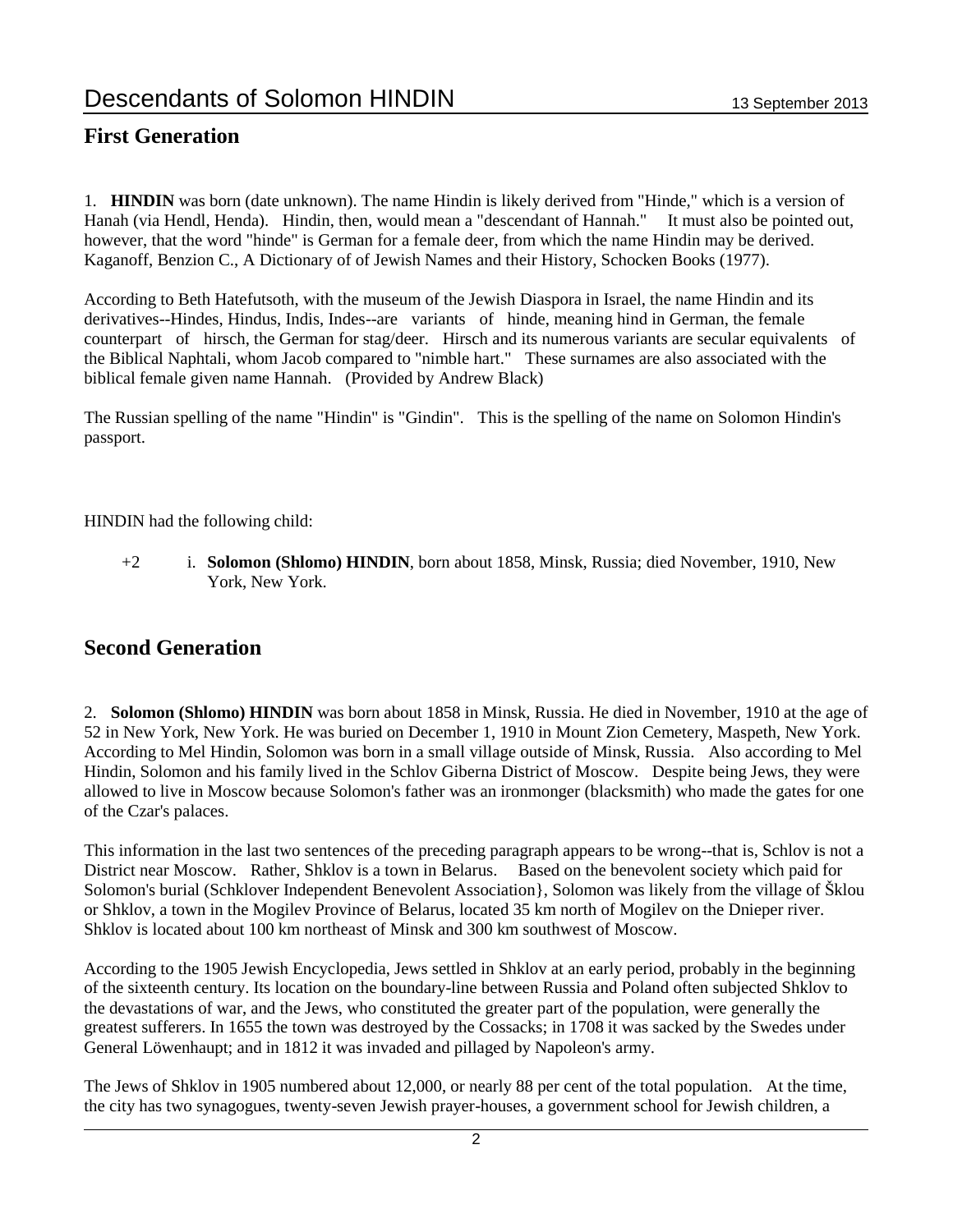Jewish hospital, and a number of other educational and charitable institutions. The Jews carried on an extensive trade in wheat and other merchandise.

According to family lore, Solomon was a silversmith in Russia. The government demanded that he desist practicing his craft unless he would convert to Christianity. Rather than convert, Solomon and his wife Bertha emigrated to New York around 1890. Solomon and Bertha had 13 children, one or two of whom died aboard ship en route to America and was buried at sea. In America, Solomon became a plumber. He put plumbing in tenement houses on the East Side of New York. (All of the foregoing is according to Harvey Hindin.)

The ship manifest for the S. S. Moravia, arriving in the Port of New York on September 22, 1892, lists a Shlomo Hindin (age 30; occupation is locksmith), his wife Breine (age 30), daughter Chane (age 5), daugher Mosche (age 11 months) and son Moses (age 1 month). The handwriting on the manifest is difficult to read, but numerous clues strongly suggest that the family shown on the manifest is the family with which we are concerned here. First, Solomon's Naturalization Application shows his date of arrival in the United States as September 15, 1892, which is close to the actual arrival date; second, the ages on the Naturalization Application and the manifest match, suggesting a 1863 date of birth; third, the name of his wife in his son Barnett's birth record is listed is "Brenney", which corresponds to the name on the manifest (Breine).

According to the State of New York Certificate and Record of Birth of Solomon's son, Barnett Hindin (No. 28977), Solomon (age 40) and his wife "Brenney" (age 38) were born in Russia and on June 26, 1898 lived at 224 Cherry Street in New York, New York. (Cherry Street is located on the East Side of Manhattan bertween the Brooklyn Bridge and Manhattan Bridge.) Solomon's occupation is shown to be a plumber. Solomon and his wife are shown to have had eight children by 1898, only four of whom are said to be living at that time.

According to the 1900 Census, Solomon and Bertha Hindin were living at 231 Cherry Street, New York, in 1900. Cherry Street is on the Lower East Side between the Manhattan Bridge and the Brooklyn Bridge.

According to the Naturalization Application of Solomon, dated August 8, 1904, Solomon was living at 12 Rutgers Place, New York, New York. His occupation is a plumber. He is shown to have arrived in the United States on September 15, 1892.

According to the 1910 Census, Solomon Hindin, 45, and Bertha Hindin, 43, were living at 12 Rutgers Place (known as Monroe St.), with their family: Anna Hindin, 20, Minnie Hindin, 18, Joseph Hindin, 16, Ben Hindin, 11, Louis Hindin, 9, Dora Hindin, 7, and Victor Hindin, 5. Solomon, Bertha, Anna and Minnie are shown to have immigrated from Russia in 1892. Solomon is shown to be a contractor, Bertha a janitor, Anna a millner and Minnie an examiner. Rutgers Place (Monroe St.) is located just a block from Cherry St., where the family was living in 1900.

According to the online records of Mt. Zion Cemetery in Maspeth, New York, Solomon Hindin was buried December 1, 1910 by the Schklover Society, which is a Jewish Benevolent Society that paid for the burials of immigrants from Schklov, Belarus.

**Bertha MAIZEL** was born in 1860. She died on May 16, 1932 at the age of 72 in New York, New York. She was buried on May 17, 1932 in Mount Zion Cemetery, Maspeth, New York. According to the Application for Social Security Account Number signed by Benjamin Hindin on May 21, 1942, Benjamin's mother's name was Bertha Maizel. According to Mel Hindin, after her husband, Solomon's, death, Bertha took in borders to survive.

According to the 1900 Census, Bertha was born in May 1863.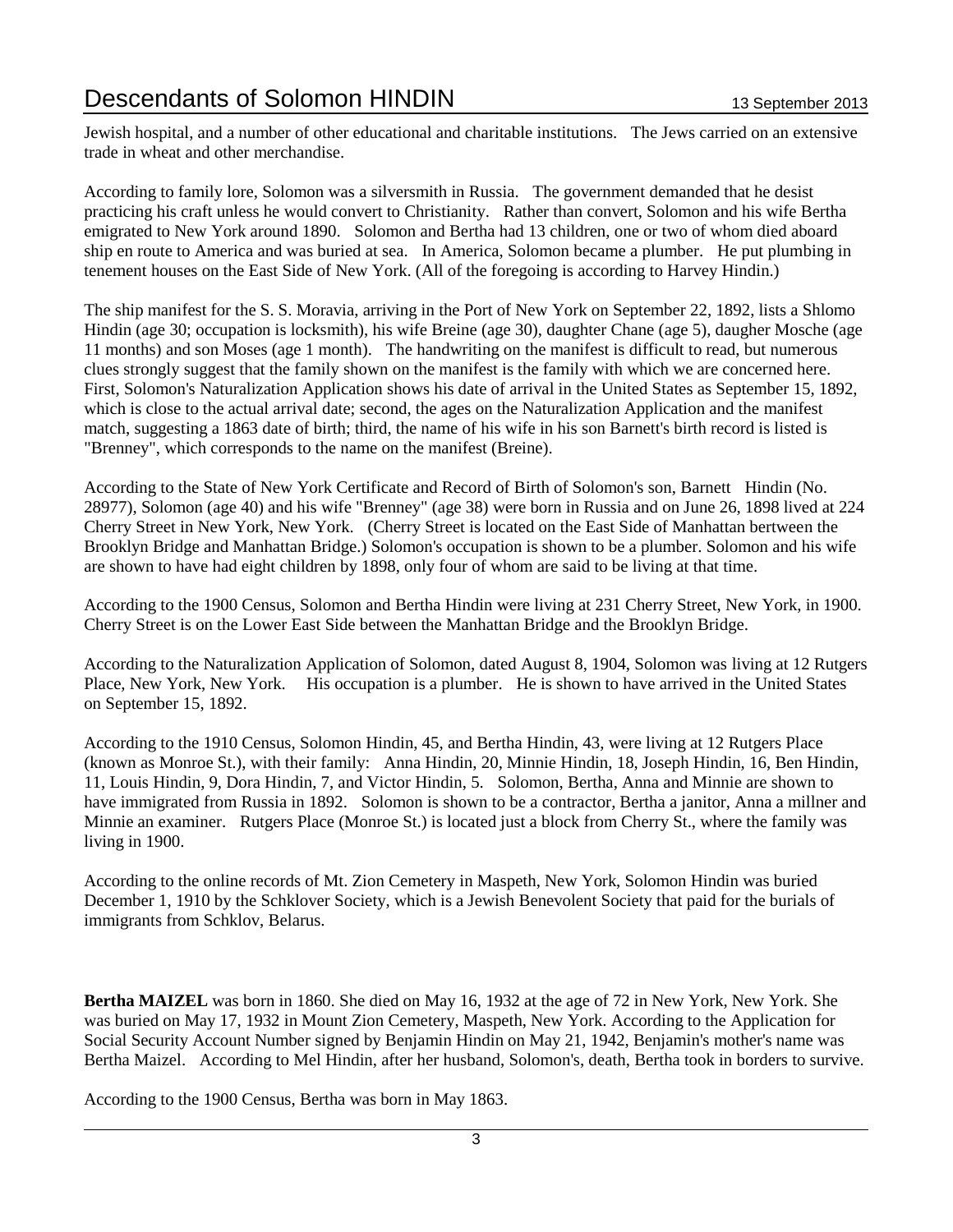According to the 1930 Census, Bertha, age 70, was living with her son Victor, age 25, at 1425 43rd St. in Brooklyn, New York.

The following obituary appeared in the May 17, 1932 edition of the New York Times:

Hindin--Bertha, widow of Solomon, mother of Joseph S., Louis, Ben, Victor, Anna Brahms, Mildred Kramer, Dora Sacks. Funeral Tuesday, May 17, 10 A.M., from Zion Memorial Chapel, 41 Canal St., Manhattan. Interment Mount Zion Cemetery.

Solomon (Shlomo) HINDIN and Bertha MAIZEL had the following children:

- +3 i. **Louis HINDIN**, born March 17, 1900; married Hilda TANNENBAUM; died July, 1976, Brooklyn, Kings Co., New York.
- +4 ii. **Victor HINDIN**, born November 21, 1904, New York, New York; married Sadie UNKNOWN, November 18, 1982, Palm Beach, Florida; died January 21, 1986, Broward Co., Florida.
- +5 iii. **Mildred HINDIN**, born July, 1891, Russia; married Unknown KRAMER.
- +6 iv. **Dora HINDIN**, born January 24, 1902, New York, New York; married Isidore SACKS.
- +7 v. **Anna HINDIN**, born May, 1888, Russia; married Isidor BRAHMS.
- +8 vi. **Joseph Selig HINDIN**, born September 13, 1893, New York, New York; died September 2, 1952, New York.
- +9 vii. **Benjamin HINDIN**, born June 26, 1898, New York, New York; married Sarah Jane CHARAPP, June 2, 1925, Pittsburgh, Allegheny Co., Pennsylvania, at the Rittenhouse Hotel; died June 21, 1981, Pittsburgh, Allegheny Co., Pennsylvania.

### **Third Generation**

3. **Louis HINDIN** was born on March 17, 1900. He died in July, 1976 at the age of 76 in Brooklyn, Kings Co., New York. According to Louis' WW I Draft Registration Card, he was born on September 10, 1900. This is different than the 1900 Census Record.

According to the 1940 census, Louis was living at 2337 East 26th Street in Brooklyn, New York, with his wife Hilda (b. 1901) and their children Sally (b. 1937) and Rita (b. 1931). His occupation is shown to be Dental Medicine.

According to the Social Security Death Index, a Louis Hindin, born July 18, 1900, died in July 1976 in Brooklyn, Kings, New York.

Louis HINDIN and Hilda TANNENBAUM were married. **Hilda TANNENBAUM** was born on August 31, 1901 in New Yok, New York. She died in October, 1985 at the age of 84 in Brooklyn, Kings Co., New York. That Hilda's surname was Tannenbaum was derived from the 1930 census, wherein Louis and Hilda are shown to be living with Louis' in-laws named Tannenbaum.

Louis HINDIN and Hilda TANNENBAUM had the following children:

- 10 i. **Rita HINDIN** was born in 1931 in New Yok, New York.
- 11 ii. **Sally HINDIN** was born in 1927 in New Yok, New York.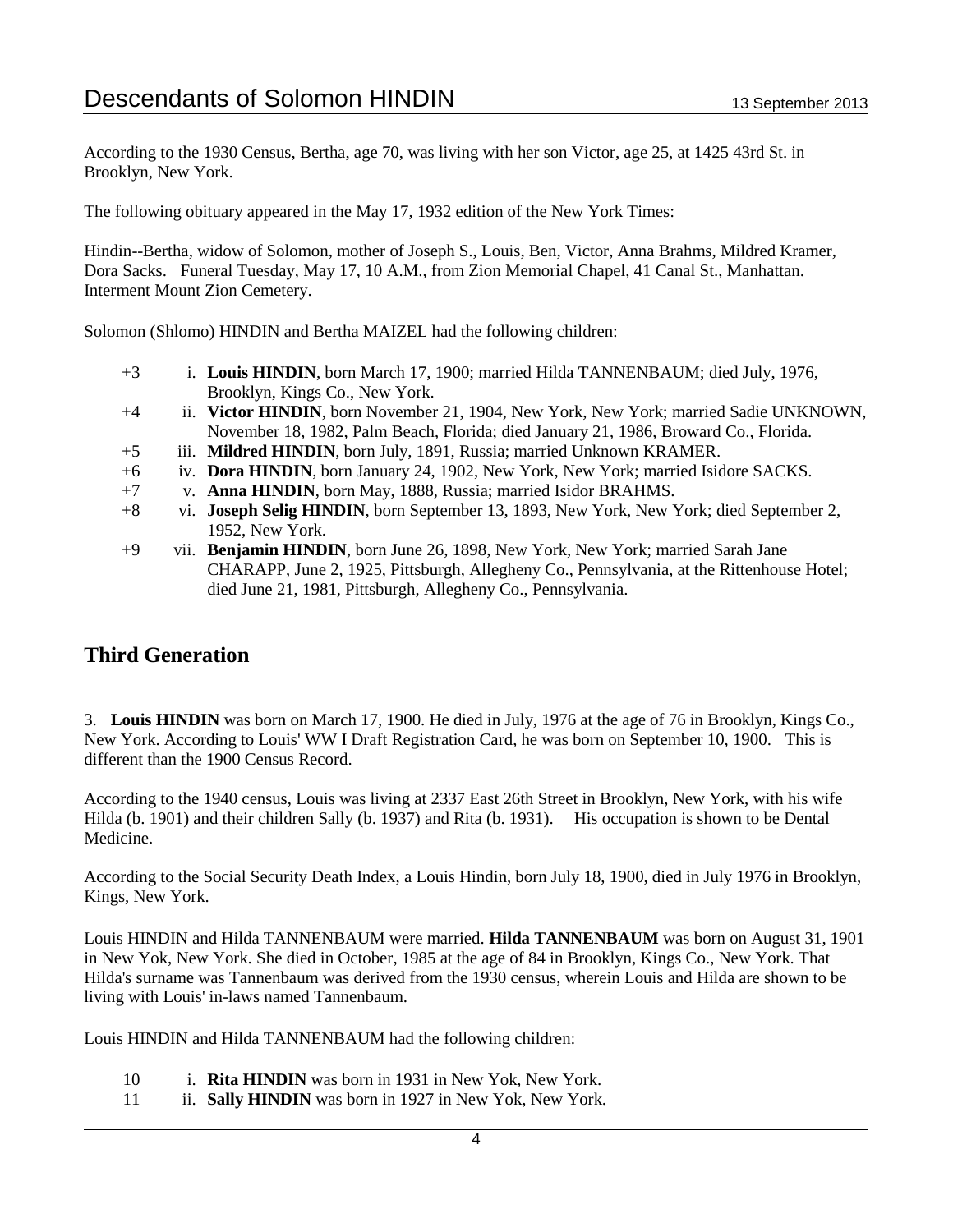4. **Victor HINDIN** was born on November 21, 1904 in New York, New York. He died on January 21, 1986 at the age of 81 in Broward Co., Florida. According to the Social Security Death Index, a Victor Hindin was born on 21 Nov 1904.

According to the 1930 Census, Victor, age 25, lived with his mother Bertha, age 70, at 1425 43rd St. in Brooklyn, New York. He was a flower salesman.

According to the Florida Death Index, a Victor Hindin, born November 11, 1904, died on January 21, 1986 in Deerfield Beach, Broward Co., Florida.

Victor apparently lived in Deerfield Beach, Florida from 1935 until his death.

Victor HINDIN and Sadie UNKNOWN were married on November 18, 1982 in Palm Beach, Florida. **Sadie UNKNOWN** was born on September 11, 1904.

#### 5. **Mildred HINDIN** was born in July, 1891 in Russia.

Mildred HINDIN and Unknown KRAMER were married. **Unknown KRAMER** was born (date unknown). In the obituary of Mildred's mother, Bertha Hindin, in the May 17, 1932 edition of the New York Times, Mildred's name appears as "Mildred Kramer," suggesting that her husband's surname was Kramer.

6. **Dora HINDIN** was born on January 24, 1902 in New York, New York. According to Dora's mother's obituary, Dora was married to a man named "Sacks" in 1932. According to th 1930 Census, a Dora, born about 1901 (Dora was actually born in 1902) was married to an Isidore Sacks (born abt. 1894), living in Brooklyn, Kings Co., New York, with their family: Pearl (born abt. 1923) and Eli (born abt. 1924). That this is the correct Dora needs to be confirmed.

Dora HINDIN and Isidore SACKS were married. **Isidore SACKS** was born about 1894 in Russia. In the obituary of Dora's mother, Bertha Hindin, in the May 17, 1932 edition of the New York Times, Dora's name appears as "Dora Sacks," suggesting that her husband's surname was Sacks.

Isidore SACKS and Dora HINDIN had the following children:

- 12 i. **Pearl SACKS** was born about 1923 in New York.
- 13 ii. **Eli SACKS** was born about 1924.
- 7. **Anna HINDIN** was born in May, 1888 in Russia.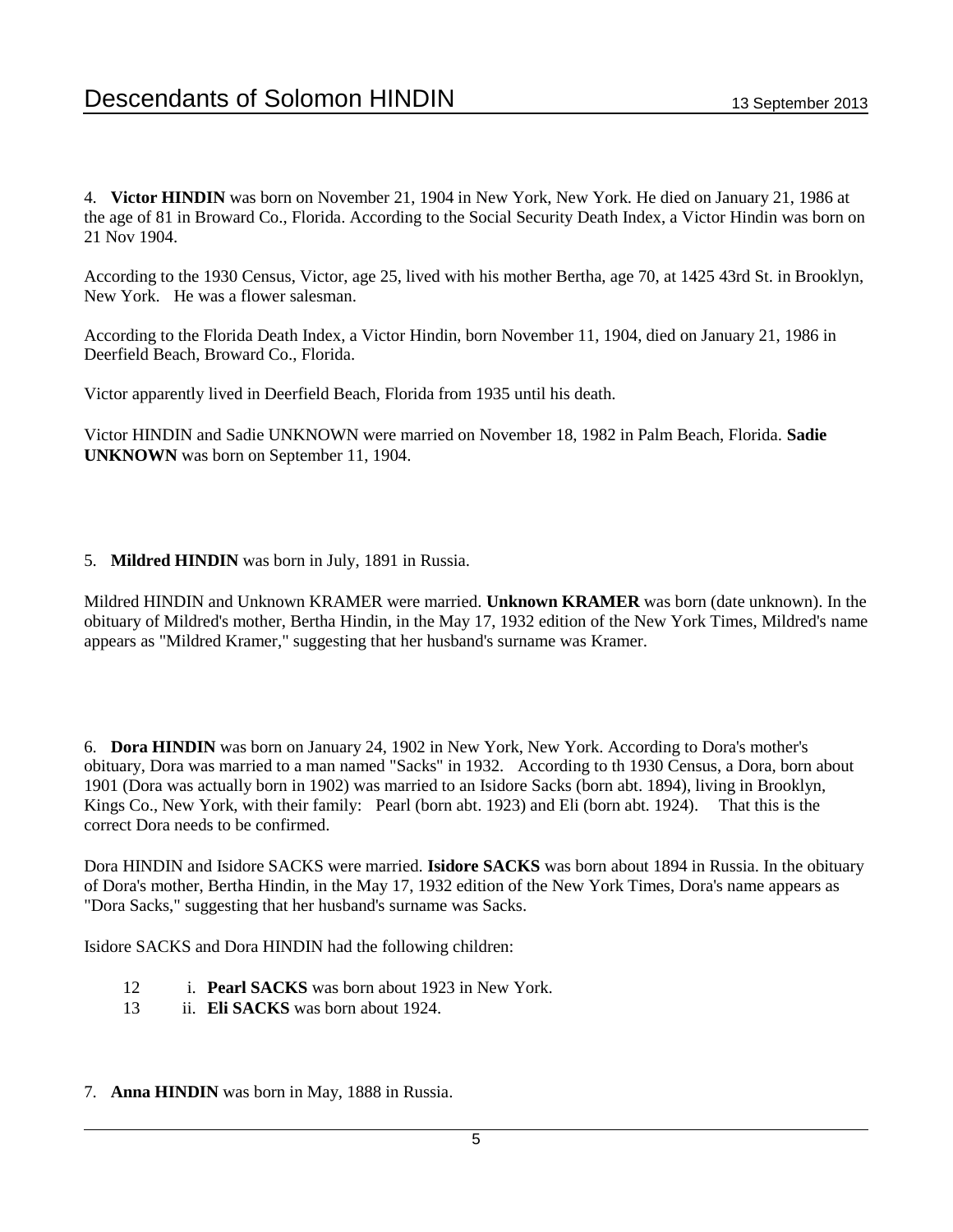Anna HINDIN and Isidor BRAHMS were married. **Isidor BRAHMS** was born on November 4, 1885 in Poland. He died about June 30, 1962 at the age of 76. In the obituary of Anna's mother, Bertha Hindin, in the May 17, 1932 edition of the New York Times, Anna's name appears as "Anna Brahms," suggesting that her husband's surname was Brahms.

According to his WW I Draft Registration Card, Isaac was living at 460 Madison St. in Brooklyn, NY in 1917-18. He was a boilermaker's helper and he listed his nearest relative as his father-Isaac Brahms.

The 1930 census shows an Isidor Brahms (born abt. 1884) living with his wife Anna (born abt. 1893) and his children Cassia (born abt. 1926) and Stanley (born abt. 1929) on Neptune Ave. in Brooklyn, Kings Co., New York.

Isidore's WW II Draft Registration Card says he was born on November 5, 1885 in Poland.

The following obituary was published in the New York Times on July 1, 1962:

BRAHMS--Isidore, beloved husband of the late Anna, devoted father of Cassia, Stanley and Lillian. Services today, 10:30 A.M., at Norman L. Jeffers Community Chapel, Fort Hamilton Parkway, corner 47th St., Bklyn.

Isidor BRAHMS and Anna HINDIN had the following children:

- 14 i. **Lillian BRAHMS** was born on September 16, 1930.
- 15 ii. **Cassia BRAHMS** was born on September 12, 1925 in New York, New York. She died on November 12, 2009 at the age of 84 in Brooklyn, Kings Co., New York.
- +16 iii. **Stanley BRAHMS**, born about 1929, New York, New York.

8. **Joseph Selig HINDIN** was born on September 13, 1893 in New York, New York. He died on September 2, 1952 at the age of 58 in New York. He was buried in Mount Carmel Cemetery, Glendale, New York. According to Joseph's passport application dated May 14, 1923, Joseph was born on September 15, 1893, his middle name was "Selig", and he was an "importer".

According to the passenger records of the Ellis Island Foundation (ellisisland.org), Joseph (age 29), his wife Sara (age 26) and their son Seymour (age 5) arrived at Ellis Island on August 31, 1923 aboard the ship Resolute from Hamburg, Germany. At that time, they were already U.S. citizen and lived in Brooklyn, N.Y. According to Mel Hindin, Joseph was very wealthy.

According to the 1920 Census (which is very difficult to read), Joseph (age 26) was living with his wife Sara (age 23) and their son Seymour (age 2-1/2) at 570 East Second Street, Brooklyn, New York. Joseph was born in New York. Sara was born in Russia, where she spoke Hebrew at home. Both his and her parents were born in Russia and spoke Hebrew. He was a manager of a flower shop.

**Sarah UNKNOWN** died on January 23, 1954 in New York.

Joseph Selig HINDIN and Sarah UNKNOWN had the following children: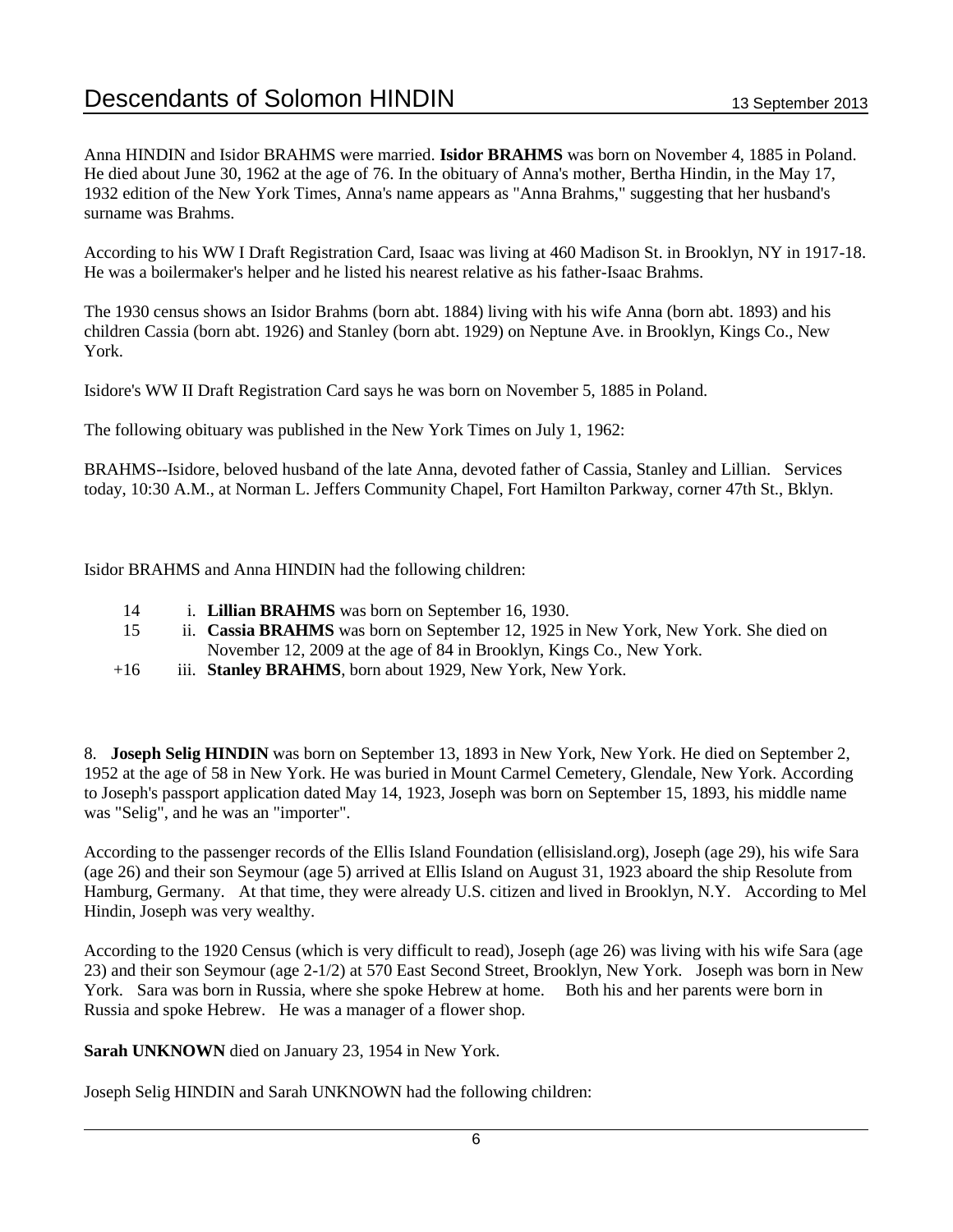+17 i. **Seymour HINDIN**, born November 8, 1917, New York, New York; died August 19, 2009.

+18 ii. **Muriel HINDIN**, born about 1925; married Louis PARKER, March 15, 1975, Orange Co., California.

9. **Benjamin HINDIN** was born on June 26, 1898 in New York, New York. He died on June 21, 1981 at the age of 82 in Pittsburgh, Allegheny Co., Pennsylvania. He was buried on June 22, 1981 in Sons of Israel Cong. Cem., Forrest Hills, Allegheny Co., Penn.. According to the State of New York Certificate and Record of Birth of Barnett Hindin, No. 28977, Benjamin was born on June 26, 1898 at 224 Cherry Street, New York, New York. (It is not clear why Benjamin's name at birth was "Barnett".) According to Harvey and Mel Hindin, Benjamin worked as an electrician in Brooklyn, NY.

The following wedding announcement appeared in The Jewish Criterion (Pittsburgh) on June 19, 1925:

**Charapp—Hindin** A charmingly appointed wedding took place at the Rittenhouse on Tuesday evening, June Second, when Miss Sarah Charapp, daughter of Mr. and Mrs. J. Charapp, of Rankin, became the bride of Ben Hindin. The wedding music was played by Nossokoff s Orchestra. The bride, who was given in marriage by her father, wore a gown of fawn georgette, embellished with crystal beads and amethysts, and carried a shower bouquet of white roses, lilies-of-the valley and orange blossoms.

Mrs. H. W. Jacobson, sister of the bride, as matron of honor, wore a gown of orchid georgette, heavily beaded, and carried tea roses. Miss Helen Charapp, who was her sister's maid of honor, wore a gown of pansy chiffon and carried a bouquet of tea roses, and the bridesmaids were the Misses Edith Rubenstein. Leona Ecker, Lucy Adler and Lucy Hecht, all wearing gowns in pastel shades. Victor Hindin served as his brother's best man, and the ushers were Abe Goldstein, Al Greenberg, William Marks and Joe Hecht. Eleanor Kramer and Katherine Medof were the flower girls, carrying French baskets of pink roses, and Arnold Hackman was the ring bearer.

Following the ceremony, dinner was served to 200 guests. Entertainment was provided by Miss Anna Zimet, who rendered vocal selections, and the Misses Rose Rubenstein and Relda Hackman, who entertained with solo dances. Mr. and Mrs. Hindin will make their home at 1 Miller Street, Rankin.

The out-of-town guests were Mrs. B. Hindin. mother of the groom; Mr. and Mrs. I.. Kramer, Mr. Victor Hindin, brother of the groom, and Mr. and Mrs. H. Schnapp, all of New York ; Mrs. M. Zakuto, of Detroit, Mich.; Mr. and Mrs. S. Karp, of Cleveland; .Mrs. J. Shoff and daughters, of Greensburg, and Mr. K. Adler, of Tarentum.

\*\*\*

According to his sons Mel and Harvey: He moved to Pittsburgh, PA in the 1920's. In Pittsburgh, he did electrical work and then, he sold lighting fixtures, appliances and, with the advent of the radio, radios. When selling a radio, he would call KDKA and ask them to broadcast in order to make the sale. He had the opportunity to join two partnerships--a company called Bluestone or Hamburg Brothers. Benjamin joined Bluestone, which was in the electrical business, which eventually failed. (The Hamburg Bros. partnership was very successful and became the RCA distributor in Pittsburgh and all of Pennsylvania.) After Bluestone failed (approximately 1927), he operated a service station in Braddock, Pennsylvania that he rented from Grandpa Charapp's nephew, Aaron Charapp. Benjamin then started grocery store in Swissvale, PA (around 1929). He then took over his father-in-law's grocery business in the summer of 1933. The grocery was located at 1 Miller St., Rankin, Pennsylvania. He and his family lived above the grocery store. The store closed in the 1950's, after which Benjamin worked in the Allegheny County Recorder of Deeds office. He was also a member of the Rankin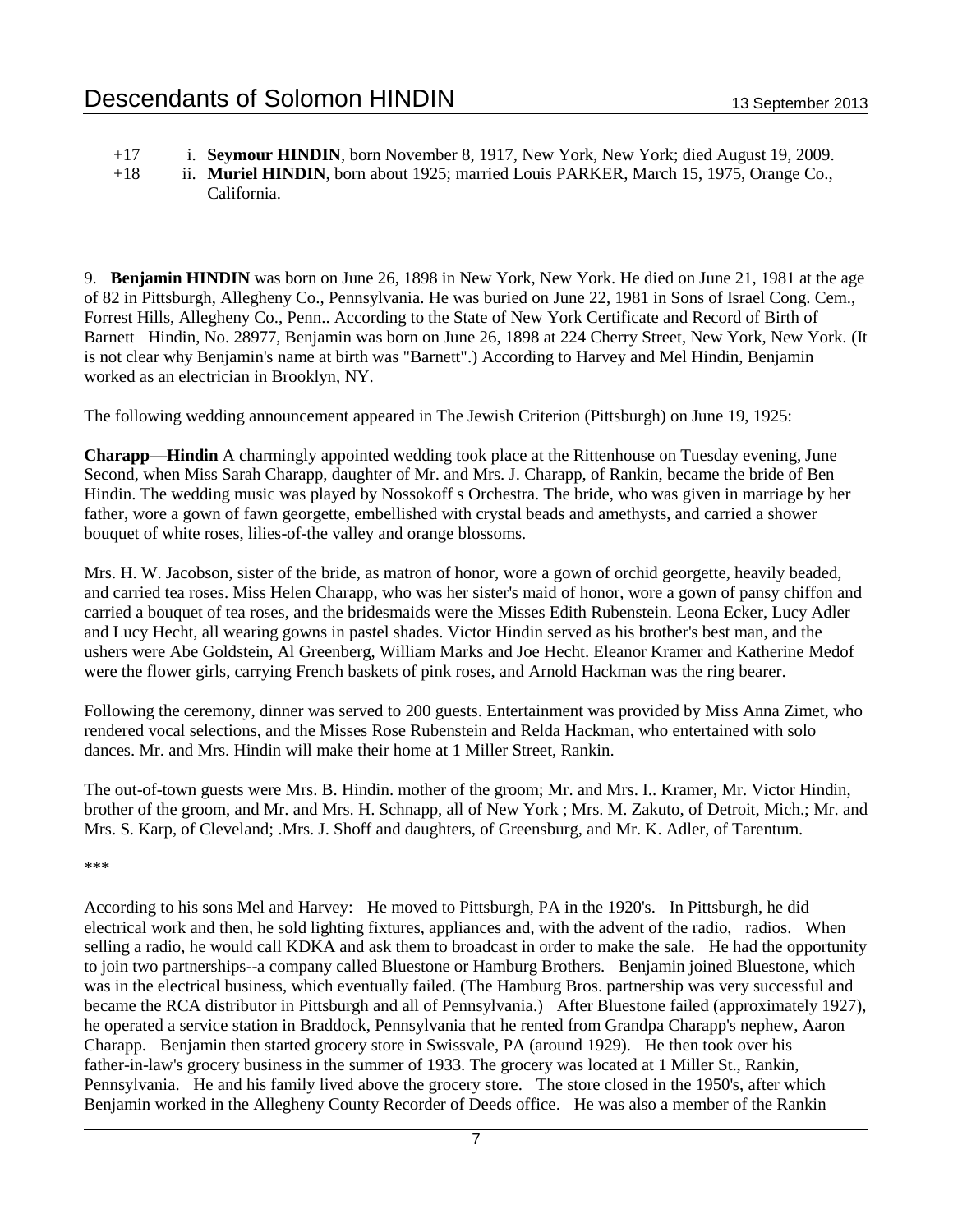School Board for many years.

The following obituary appeared in The Jewish Chronicle of Pittsburgh on May 28, 1981:

HINDIN,.on Wednesday, May 20, 1981, Benjamin Hiridin beloved husband of Sarah Hindin, father of Melvin S. Hindin, Whittier, CA, Harvey J. Hindin, Woodbridge, VA, brother of Victor Hindin, Miami Beach, FL. Also survived by four grandchildren. Services were held at the Burton L. Hirsch Chapel, 2704 Murray Ave., Sq. Hill (opp. Morrowfield Apts.) on Thursday. Interment Rankin Cemetery.

Benjamin HINDIN and Sarah Jane CHARAPP were married on June 2, 1925 in Pittsburgh, Allegheny Co., Pennsylvania, at the Rittenhouse Hotel. **Sarah Jane CHARAPP**, daughter of Joseph CHARAPP and Bessie HACKMAN, was born on November 6, 1906 in Rankin, Allegheny Co., Pennsylvania. She died on April 3, 1992 at the age of 85 in Woodbridge, Prince William Co., Virginia. She was buried on April 6, 1992 in Sons of Israel Cong. Cem., Forrest Hills, Allegheny Co., Penn.. Sarah helped run the store in Rankin, but she generally stayed at home to raise her children. After the grocery store closed, she went to work in Braddock for Lustig's Children's shop.

The following obituary appeared in the April 7, 1992 edition of the Pittsburgh Post-Gazette:

SARAH HINDIN**.** The funeral was yesterday for Sarah Hindin, formerly of Rankin, who died Friday at Potomac Hospital in Woodbridge, Va., after a heart attack.

Mrs. Hindin, 86, was a retired medical receptionist and a member of Beth Shalom Synagogue in Squirrel Hill. She is survived by two sons, Melvin of Whittier, Calif., and Harvey of Dale City, Va.; four grandchildren and one great-grandson.

Burial was in Sons of Israel Cemetery, Forest Hills.

Benjamin HINDIN and Sarah Jane CHARAPP had the following children:

- +19 i. **Seymour Melvin HINDIN**, born September 30, 1926, Braddock, Allegheny Co., Pennsylvania; married Lois PETZOLD, November 6, 2001; married Frances Mary ORNEA, June 10, 1952, Rhodef Shalom Temple in Pittsburgh, PA; died December 20, 2007, Pasadena, Los Angeles Co., California.
- +20 ii. **Harvey Jerome HINDIN**, born Braddock Hospital, Braddock, Allegheny Co., Pennsylvania; married Anna Mae SCHNAUBELT, May 2, 1953, St. Mary's R.C. Church in Alexandria, VA.

### **Fourth Generation**

16. **Stanley BRAHMS** was born about 1929 in New York, New York.

Stanley BRAHMS and Arlene UDKOVICH were divorced about 1983. **Arlene UDKOVICH** died on August 1, 1997. According to her son Keith Brahms, Arlene spent her life as a teacher and had retired from the Los Angeles Unified School District. She died from complications from lung cancer, even though she was a non-smoker.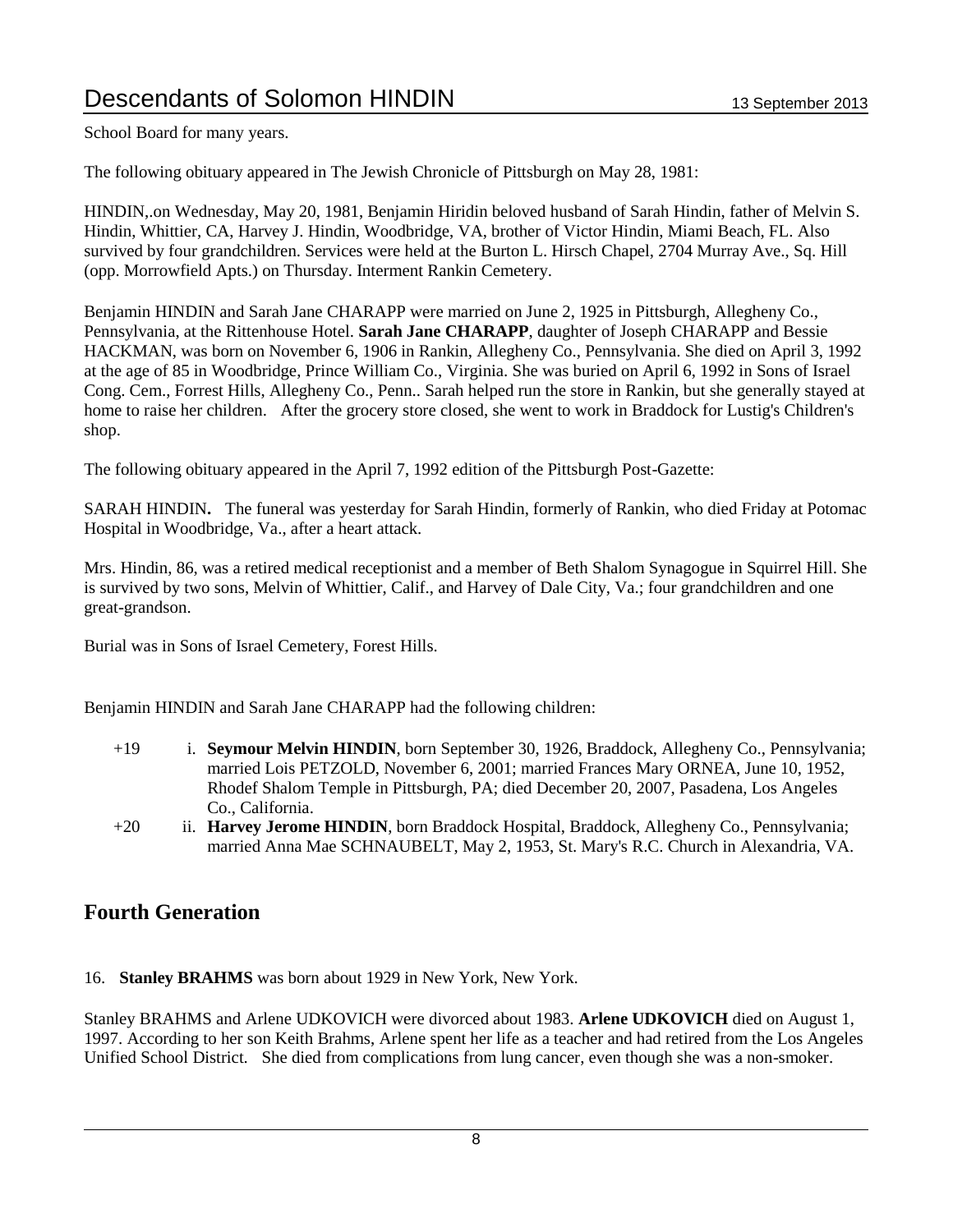Stanley BRAHMS and Arlene UDKOVICH had the following child:

+21 i. **Keith Allen BRAHMS**, born September, 1965; married Brigitte BELMONTE, June 24, 1995.

17. **Seymour HINDIN** was born on November 8, 1917 in New York, New York. He died on August 19, 2009 at the age of 91. He was buried in Mount Carmel Cemetery, Glendale, New York. According to the passenger records of the Ellis Island Foundation (ellisisland.org), Seymour was age five in 1923. Sy has lived for 30 years at 105 East Gate, Port Jefferson (Long Island), NY 11777 (516-928-1313).

**Vera SINGER** died on March 24, 1987 in Mount Carmel Cemetery, Glendale, New York.

Seymour HINDIN and Vera SINGER had the following children:

- 22 i. **Joel HINDIN** was born (date unknown).
- +23 ii. **Steven Dennis HINDIN**, born December 10, 1949; married Carol SCHWAB, July 24, 1983.
- 18. **Muriel HINDIN** was born about 1925.

Muriel HINDIN and Louis PARKER were married on March 15, 1975 in Orange Co., California. **Louis PARKER** was born in 1921.

19. **Seymour Melvin HINDIN** was born on September 30, 1926 in Braddock, Allegheny Co., Pennsylvania. He celebrated his bar mitzvah in September, 1939 in Beth Shalom Temple, Squirrel Hill, Allegheny Co., Pennsylvania. He died on December 20, 2007 at the age of 81 in Pasadena, Los Angeles Co., California. Mel graduated form Rankin High School in Rankin, PA in 1943. He attended Penn State University through the US Army ASTP program for a few months until September 1944. He had enlisted in the reserves and as soon as he turned 18, he entered the infantry in August 1944 (Serial No. 13189214). He did basic training for 13 weeks at Camp Blanding, Florida and then went to France. There, he became a member of the 42nd Rainbow Infrantry Division, 232nd Regiment, L Company and, later, M Company. He went to Germany in 1944 where he was with the first troops into Dachau. He was in Munich when the war ended. He earned an ETO Ribbon with two battle stars and a Combat Infrantry Badge. He was discharged from the Army in August 1946. He graduated from the University of Pittsburgh, Pittsburgh, PA (B.A. 1949, M.A. Psychiatric Case Work (Graduate School of Social Work) June 11, 1952). He worked for the State of California, Department of Mental Hygiene, from 1952-55; then the Veterans Administration in 1955-56; then the California Youth Authority as a Supervising Social Worker; then he went into private practice with the Hillcrest Psychiatric Clinic in Alhambra as a psychiatric case worker. He attended Claremont Graduate School working toward his PhD. He was diector of the West Covina Family Service Agency. He eventually became director at the Hathaway Home for Children in Los Angelos from 1967 to 1987. Beginning in 1984 he became a docent with the Los Angelos County Museum of Natural History and eventually became a director of the Gem and Mineral Council, a Fellow and a Member of the Alliance Board of Directors.

The following story appeared in the magazine of the Fall 2008 edition of the Newsletter of the Hildegarde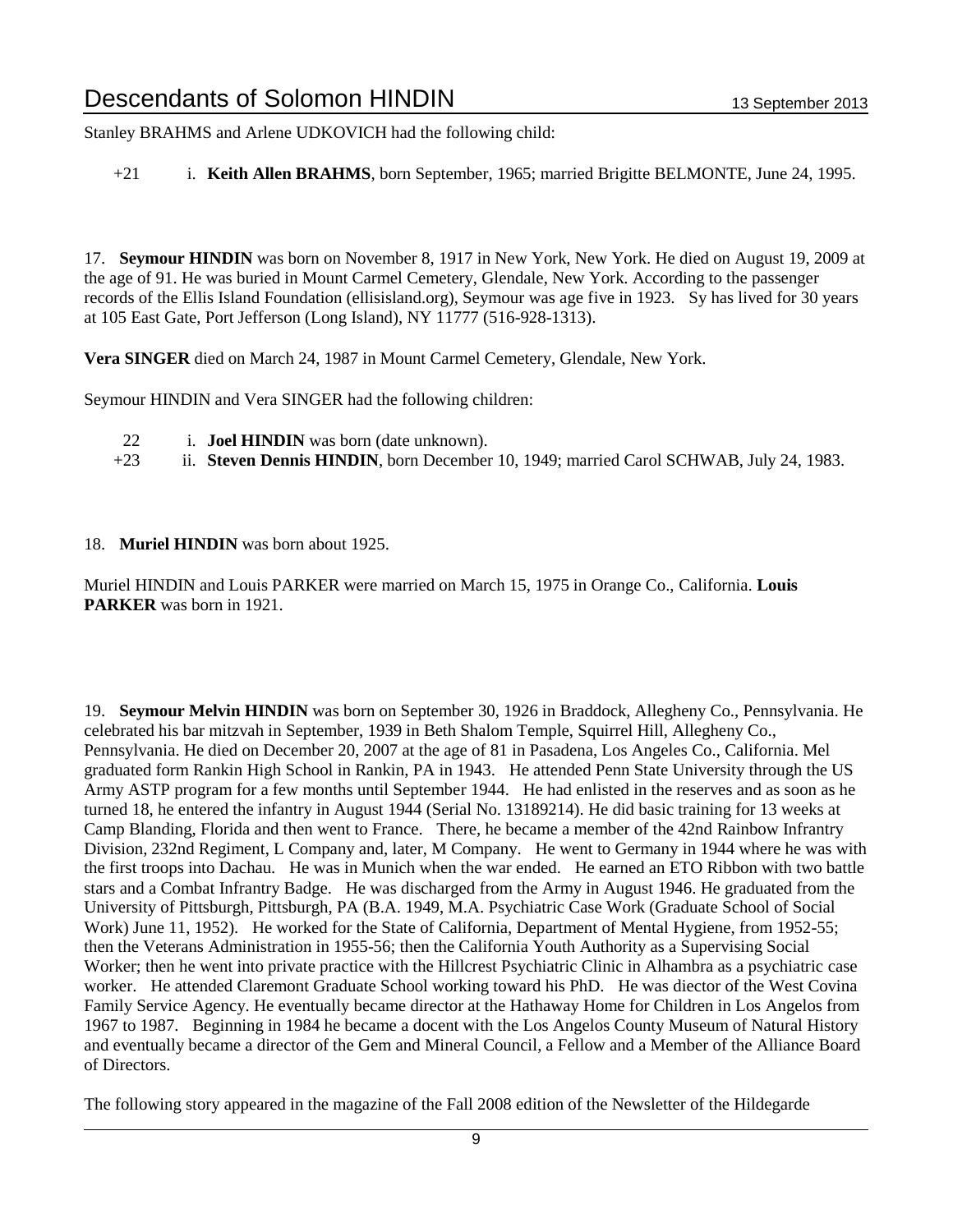Howard Society, which honors and recognizes benefactors who have included the Los Angelos Natural History Museum in their estate plans:

Donor Stories Mel Hindin: A Museum Treasure

Visitors to the Museum's Hall of Gems and Minerals have undoubtedly noticed the scores of impressive specimens on display bearing the proud label "Gift of Melvin Hindin." In fact, some of the most important additions to the Museum's mineralogy collections in recent years were gifts from Mel. Sadly, Mel passed away last December, but his cherished friendship and legacy of generosity endures.

Mel first developed a love for museums as a child growing up in the Pittsburgh area. Though his chosen profession as a social worker was far afield from museums, he never forgot that love. Toward the end of his distinguished career, which culminated in the directorship of the Hathaway Home for Children in Highland Park, Mel decided to "prepare for retirement" by becoming a docent at the Natural History Museum.

From 1984 until his death in 2007—a span of nearly a quarter century—the Museum became a major focus of Mel's life. Mel not only served as a touring docent but also as a volunteer in the Mineral Sciences Department. He was an active member of the Board of Directors of the Museum's Gem & Mineral Council and played a leadership role as a member of the Museum Alliance. Together with wife Lois Petzold Hindin, Mel was also active in the Fellows Program.

As a docent, Mel especially relished giving tours of the Hall of Gems and Minerals, which led him to become acquainted with Dr. Anthony Kampf, the Museum's Curator of Gems and Minerals. Mel immersed himself in the world of gem and mineral enthusiasts and assembled a fine collection of his own. But Mel always put the Museum first, and during his last 15 years the Museum's Mineral Sciences Department was the particular beneficiary of Mel's enthusiastic support.

Guests can now view a portion of Mel's spectacular collection in a new display in the Hall of Gems and Minerals. Many other pieces that Mel donated can be found throughout the Hall. His friendship and remarkable spirit of generosity will be missed, but he will forever remain a part of the Museum through the many rare and wonderful specimens that he so thoughtfully gave.

Seymour Melvin HINDIN and Lois PETZOLD were married on November 6, 2001. **Lois PETZOLD** was born on November 1, 1937.

Seymour Melvin HINDIN and Frances Mary ORNEA were married on June 10, 1952 in Rhodef Shalom Temple in Pittsburgh, PA. **Frances Mary ORNEA**, daughter of Michael ORNEA and Jean SCHNURRER, was born on October 12, 1930 in Pittsburgh, Pennsylvania. She died on November 30, 1990 at the age of 60 in Harbor City, CA. Frances graduated from Schenley High School in Pittsburgh, PA. She then graduated from the University of Pittsburgh (B.S., summa cum laude, Pyschology, M.S Pschology) Then she got her masters degree in Psychology from Claremont Graduate School in California. She worked for the Welfare Dept. in San Bernadino Co., CA and transferred to the Probation Dept. Upon obtaining her Masters Degree, she became a school psychologist for the Norwalk-La Mirada Unified School District from 1959 to 1990. Upon her death in 1990 the School Board named a building after her.

Seymour Melvin HINDIN and Frances Mary ORNEA had the following child: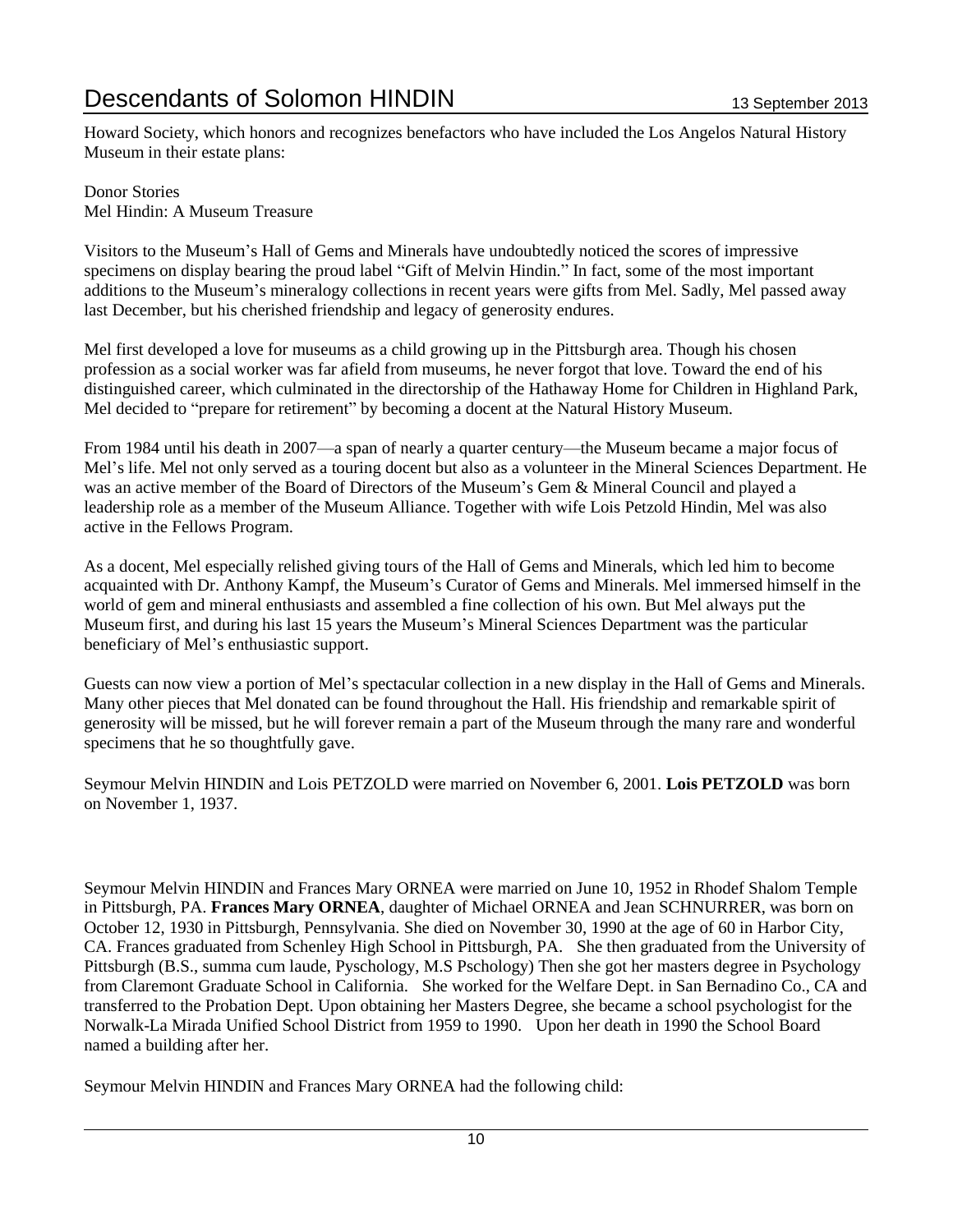24 i. **Joseph Michael HINDIN** was born on April 28, 1959 in San Bernardino, CA.

20. **Harvey Jerome HINDIN** retired in July, 1992. He was born in Braddock Hospital, Braddock, Allegheny Co., Pennsylvania.

Harvey Jerome HINDIN and Anna Mae SCHNAUBELT were married on May 2, 1953 in St. Mary's R.C. Church in Alexandria, VA. **Anna Mae SCHNAUBELT**, daughter of Leo SCHNAUBELT and Louise Christine KLEMMER, was born in North Braddock, Pennsylvania.

Harvey Jerome HINDIN and Anna Mae SCHNAUBELT had the following children:

- 25 i. **Mark David HINDIN** was born in Rochester, New York..
- +26 ii. **Amy Louise HINDIN**, born Pittsburgh, Pennsylvania; married John CORRELL, All Saints Episcopal Church, Woodbridge, VA.
- +27 iii. **Tracey Anne HINDIN**, born St. Francis Hospital, Pittsburgh, Pennsylvania; married Stephen Woodburn JOHNSON, Pittsburgh, Pennsylvania.

## **Fifth Generation**

21. **Keith Allen BRAHMS** was born in September, 1965. Keith met his wife Brigitte at Keesler Air Force Base in Biloxi, Mississippi in 1991.

From August 1997 to 2008, Keith was a a First Officer on the Boeing 777. flying ultra long haul routes for Delta Air Lines out of Atlanta to destinations such as Dubai (UAE), Kuwait City (Kuwait), Tel Aviv (Israel), Mumbai (India), Seoul (India), Narita (Japan), Shanghai (China). Since 2008, Keith has been the CEO of McCowen Power, a developer of power generation technology.

Keith Allen BRAHMS and Brigitte BELMONTE were married on June 24, 1995. **Brigitte BELMONTE**, daughter of Blas BELMONTE and Marcela CUERVO, was born in May, 1968 in Nice, France. According to her husband Keith, Brigitte, was Born in Nice, France and emigrated to the US with her parents and older sister, Sylvie. They settled in Merriville, Indiana, where Brigette graduated from Merriville High School in 1986.

According to her profile on mySpace.com (2009), Brigitte attended Purdue University-Main Campus West Lafayette, Indiana, from which she graduated: 1991 with a Bachelor's Degree in Nursing. She attended Purdue University-Calumet Campus in Hammond, Indiana from 1988 to 1991 and received an Associate's Degree in Nursing. She then joined the U.S. Air Force.

Keith Allen BRAHMS and Brigitte BELMONTE had the following children:

- 28 i. **Oliivia Nicole BRAHMS** was born on February 15, 1998 in Eglin Air Force Base, Florida.
- 29 ii. **Nicholas Alexander BRAHMS** was born on March 3, 1999 in Eglin Air Force Base, Florida.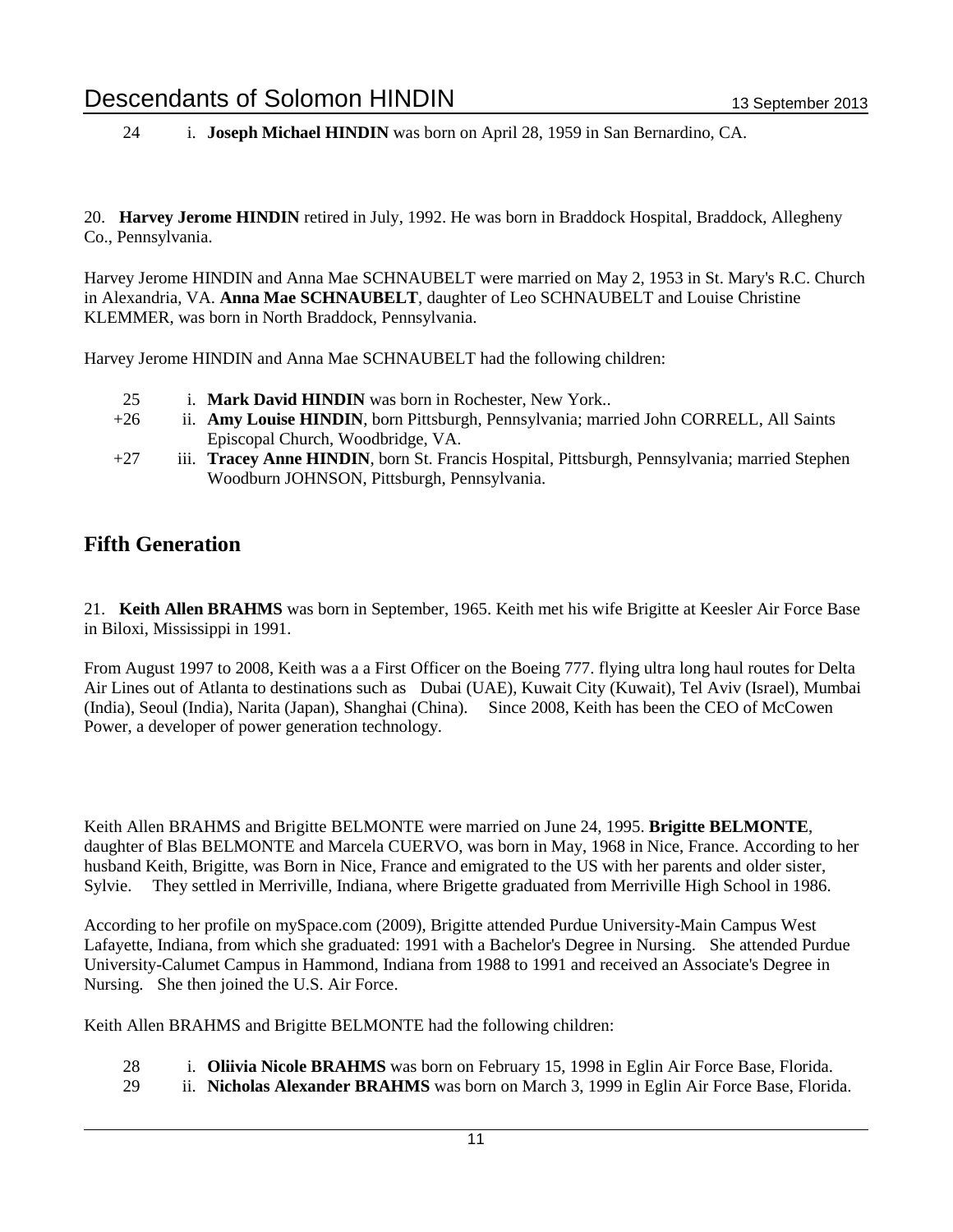23. **Steven Dennis HINDIN** was born on December 10, 1949. Steven resides in Westchester County, New York. He has two daughters.

Steven Dennis HINDIN and Carol SCHWAB were married on July 24, 1983. **Carol SCHWAB** was born on May 27, 1955. This data, from http://www.edschwab.us/EdSchwab/Mendelsohn.html (2008), needs to be confirmed.

Steven Dennis HINDIN and Carol SCHWAB had the following children:

- +30 i. **Leah Helene HINDIN**, born January 12, 1990; married Michael Louis BROWN.
- 31 ii. **Emilyann Rachel HINDIN** was born on March 4, 1993. From http://www.edschwab.us/EdSchwab/Mendelsohn.html (2008).

26. **Amy Louise HINDIN** was born in Pittsburgh, Pennsylvania. Graduated from Gar-Field High School in Woodbridge, VA in 1976, graduated from James Madison University in Harrisonburg, VA in 1982, and graduated CBN University, Virginia Beach, VA (M.A.) in 1987.

Amy Louise HINDIN and John CORRELL were married in All Saints Episcopal Church, Woodbridge, VA. **John CORRELL** was born in Richmond, VA.

John CORRELL and Amy Louise HINDIN had the following child:

32 i. **Timothy Benjamin CORRELL** was born in Depaul Hospital, Norfolk, VA.

27. **Tracey Anne HINDIN** was born in St. Francis Hospital, Pittsburgh, Pennsylvania. She was baptized in St. Bartholomew Church, Pittsburgh, Pennsylvania. *By Adam:* My momy is a nice person. she takes care of me when I'm sick. She always looks after me.

Tracey Anne HINDIN and Stephen Woodburn JOHNSON were married in Pittsburgh, Pennsylvania. **Stephen Woodburn JOHNSON**, son of John Franklin JOHNSON and Audrey Dorathea FOGARTY, was born in Pittsburgh, Allegheny Co., Pennsylvania. He was baptized in Concordia Lutheran Church, Brentwood, Pennsylvania.

Stephen Woodburn JOHNSON and Tracey Anne HINDIN had the following children:

- 33 i. **Samuel Peter JOHNSON** was born in Magee Women's Hospital, Pittsburgh, Pennsylvania. He was baptized in First Trinity Lutheran Church, Pittsburgh, Pennsylvania. Sam graduated from Central Catholic High School, in Pittsburgh, Pennsylvania in 2003 and from New York University in 2007 with a degree in Music Composition.
- 34 ii. **Adam Donald JOHNSON** was born at Mercy Hospital in Pittsburgh, Pennsylvania. He was baptized in First Trinity Lutheran Church, Pittsburgh, Pennsylvania.